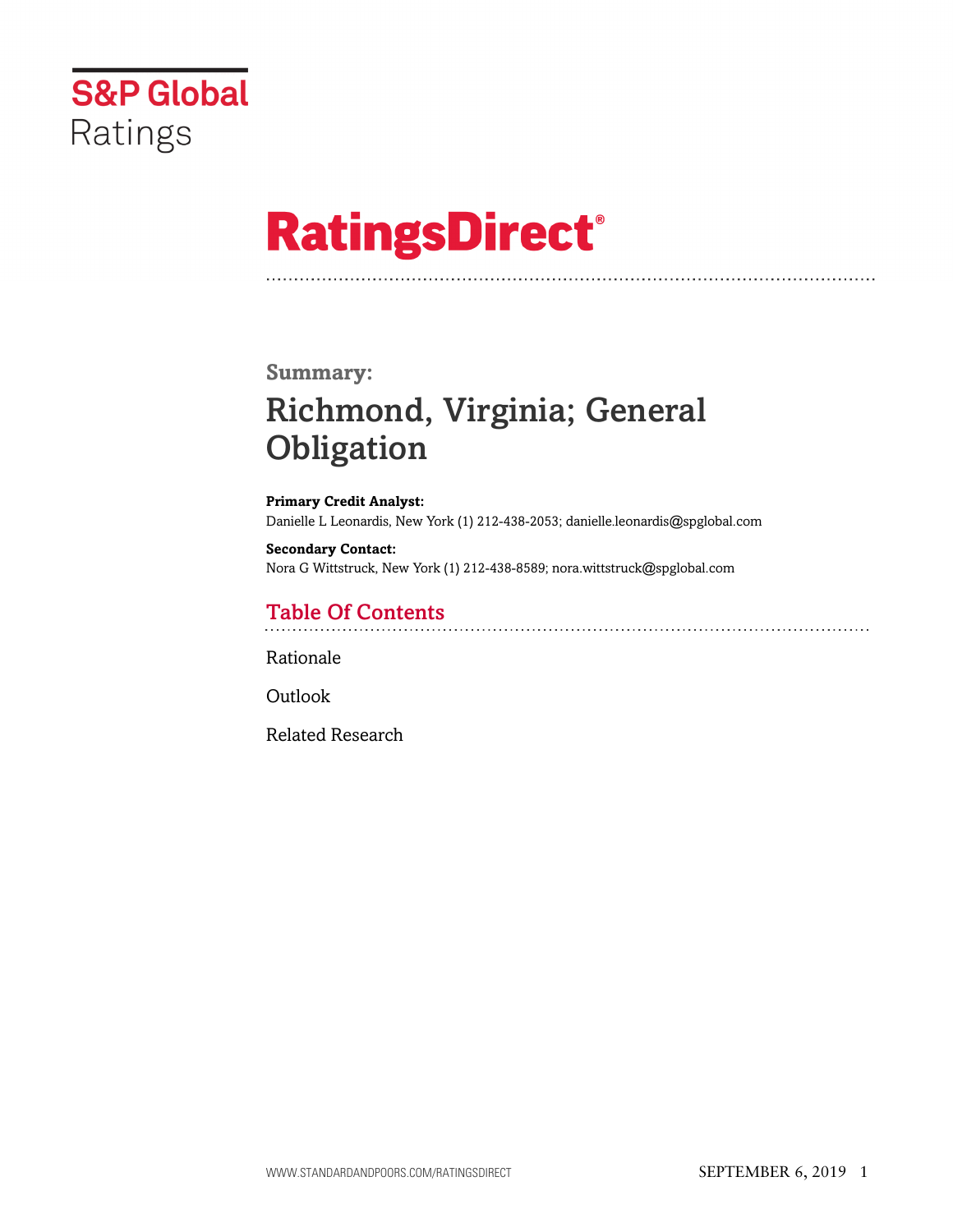# **Summary:** Richmond, Virginia; General Obligation

| <b>Credit Profile</b>                                          |                 |          |  |
|----------------------------------------------------------------|-----------------|----------|--|
| US\$134.95 mil GO pub imp & rfdg bnds ser 2019A due 07/15/2039 |                 |          |  |
| Long Term Rating                                               | AA+/Stable      | New      |  |
| Richmond GO                                                    |                 |          |  |
| Long Term Rating                                               | $AA + /$ Stable | Affirmed |  |

## <span id="page-1-0"></span>Rationale

S&P Global Ratings assigned its 'AA+' long-term rating to Richmond, Va.'s series 2019A general obligation (GO) public improvement and refunding bonds. At the same time, we affirmed our 'AA+' rating on the city's existing GO debt. The outlook is stable.

A pledge of the city's full faith credit and resources and an agreement to levy ad valorem property taxes without limitation as to rate or amount secure these bonds.

We understand proceeds from the series 2019A bonds will be used to finance capital needs in the approximate amounts of \$45 million for the city and in city capital needs while \$90 million will be used to provide funding related to Phase I of the New School Investment project. In addition, proceeds from the 2019A bonds will be used to refinance approximately \$14 million with respect to the city's 2009B GO bonds.

The city anchors the growing regional economy, providing stability from its federal and commonwealth employment presence coupled with the broad and diversifying economy that is experiencing growth in several areas of the city. As a result, the city is seeing healthy increases in its tax base and population and decreases in unemployment. However, poverty levels remain a concern, affecting city income indicators. The city's financial operations and reserve levels continue to see positive trends and are guided by formal and well-adhered to fiscal policies. Although not expected in the near term, additional debt brought on for school purposes and the intention of improving pension funding, could place pressure on the rating over the moderate term.

The rating reflects our assessment of the following factors for the city, including its:

- Strong economy, with access to a broad and diverse metropolitan statistical area (MSA);
- Very strong management, with strong financial policies and practices under our Financial Management Assessment methodology;
- Strong budgetary performance, with balanced operating results in the general fund and an operating surplus at the total governmental fund level in fiscal 2018;
- Very strong budgetary flexibility, with an available fund balance in fiscal 2018 of 20% of operating expenditures;
- Very strong liquidity, with total government available cash at 45.7% of total governmental fund expenditures and 5.5x governmental debt service, and access to external liquidity we consider exceptional;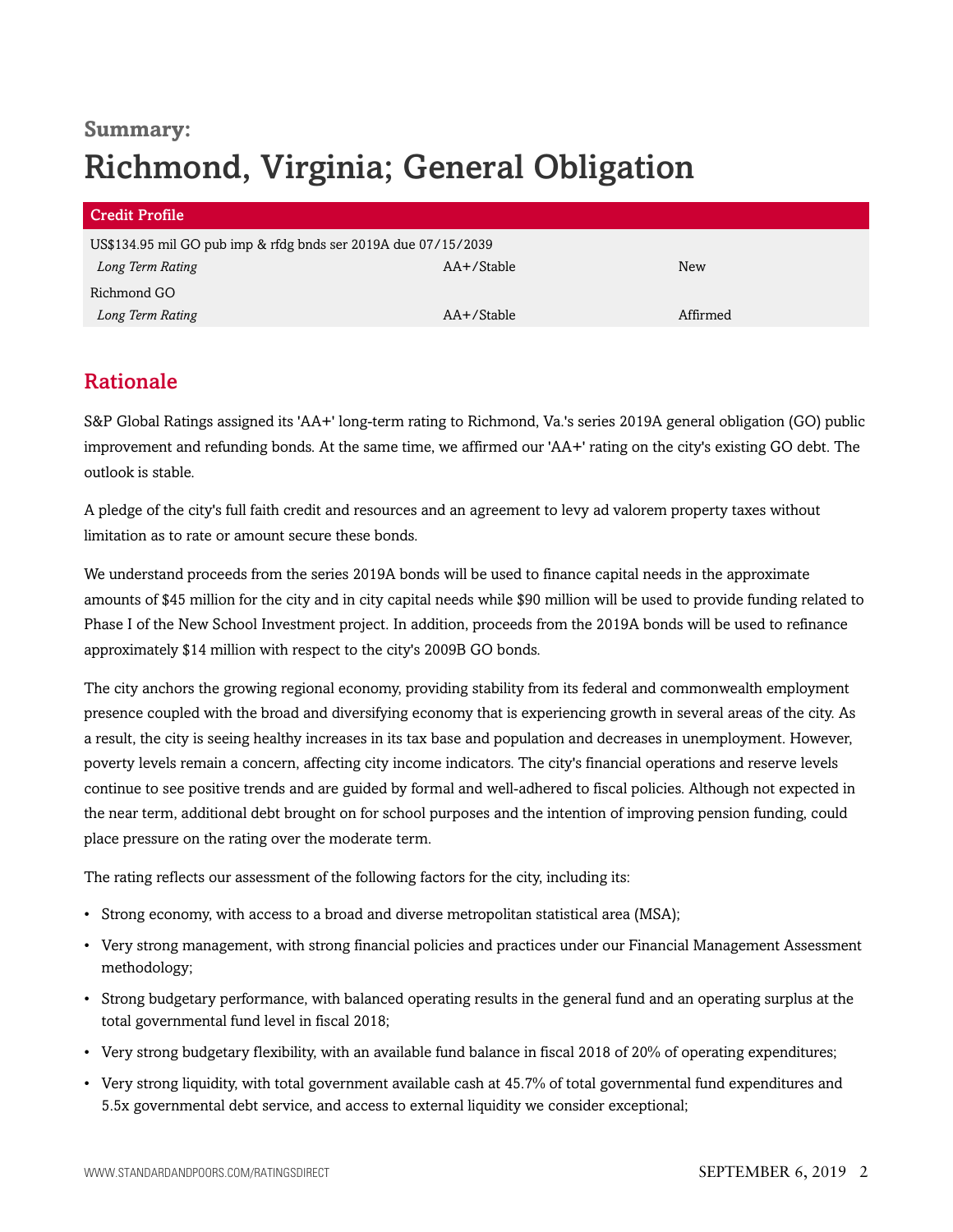- Weak debt and contingent liability position, with debt service carrying charges at 8.4% of expenditures and net direct debt that is 104.8% of total governmental fund revenue; and
- Very strong institutional framework score.

#### Strong economy

We consider Richmond's economy strong. The city, with an estimated population of 226,999, is located in the Richmond, Va. MSA, which we consider to be broad and diverse. The city has a projected per capita effective buying income of 84.2% of the national level and per capita market value of \$112,621. Overall, the city's market value grew by 4.0% over the past year to \$25.6 billion in 2019. The city's unemployment rate was 3.5% in 2018.

Richmond maintains a deep, diverse economy, which continues to grow. The city is the economic hub for the greater Richmond MSA that encompasses nine counties. As the commonwealth's capital, Richmond has, and will retain, a significant federal presence: The Fifth Federal Reserve Bank and the U.S. and 4th District Federal Court of Appeals call it home. Federal employment in the city totals more than 15,000. In addition, commonwealth agencies provide more than 25,000 jobs. Local, commonwealth, and federal government positions account for nearly one-third of the employment base. Richmond is also home to several higher education institutions, including Virginia Commonwealth University (VCU)--the commonwealth's largest university with more than 31,000 students—along with University of Richmond (7,000-plus), and Virginia Union University (1,600). Government and educational institutions have historically provided employment base stability, especially during recessionary periods.

The city's renaissance continues following the national economic slowdown, in part due to the city's active recruitment and retention program. Between 2014 and 2018, the city has experienced over \$4.2 billion in investments, with most of the investments and largest footprints in the residential and mixed-use areas. Since January of 2019 the city has seen an additional \$735 million of investments, which includes 1,600 new multi-family units, 150 new hotel rooms and 800,000 square feet of new or renovated office space. Furthermore, as a result of the Federal Tax Cuts and Jobs Act of 2017, it now has 11 parcels of land designated as Opportunity Zones, which should spur additional economic development.

Recently completed, as well as recently approved projects are located throughout the city and not concentrated solely in the downtown area. Recent projects are primarily multi-family units, hotels, industrial sites, and the construction of the second building of the Dominion Energy headquarters and continued expansion by VCU. In addition, the Port of Richmond will receive several upgrades to its facility, as well as ongoing public housing transformations. The most recent, and significant, economic development announcement is the Navy Hill Project , which proposes a \$1.4 billion multi-block, mixed-use development and includes the replacement of the obsolete Richmond Coliseum, the development of high-density mixed-income and affordable housing, an additional hotel, and the replacement of the city's bus transfer station--all while creating roughly 9,200 new jobs. In August 2019, a negotiated proposal for the Navy Hill Project was presented to the city council to review and be voted on in the coming months. Lastly, the Greater Richmond Transit Corp. (GRTC) Pulse, a rapid transit system that will serve an almost eight-mile route, and just began operations connecting residents and businesses, is seeing a positive impact in the city.

As a result of the ongoing redevelopment efforts, the population has increased, unemployment has decreased, and the tax base has experienced healthy and consistent growth over the past five years. Nonetheless, over 20% of the city's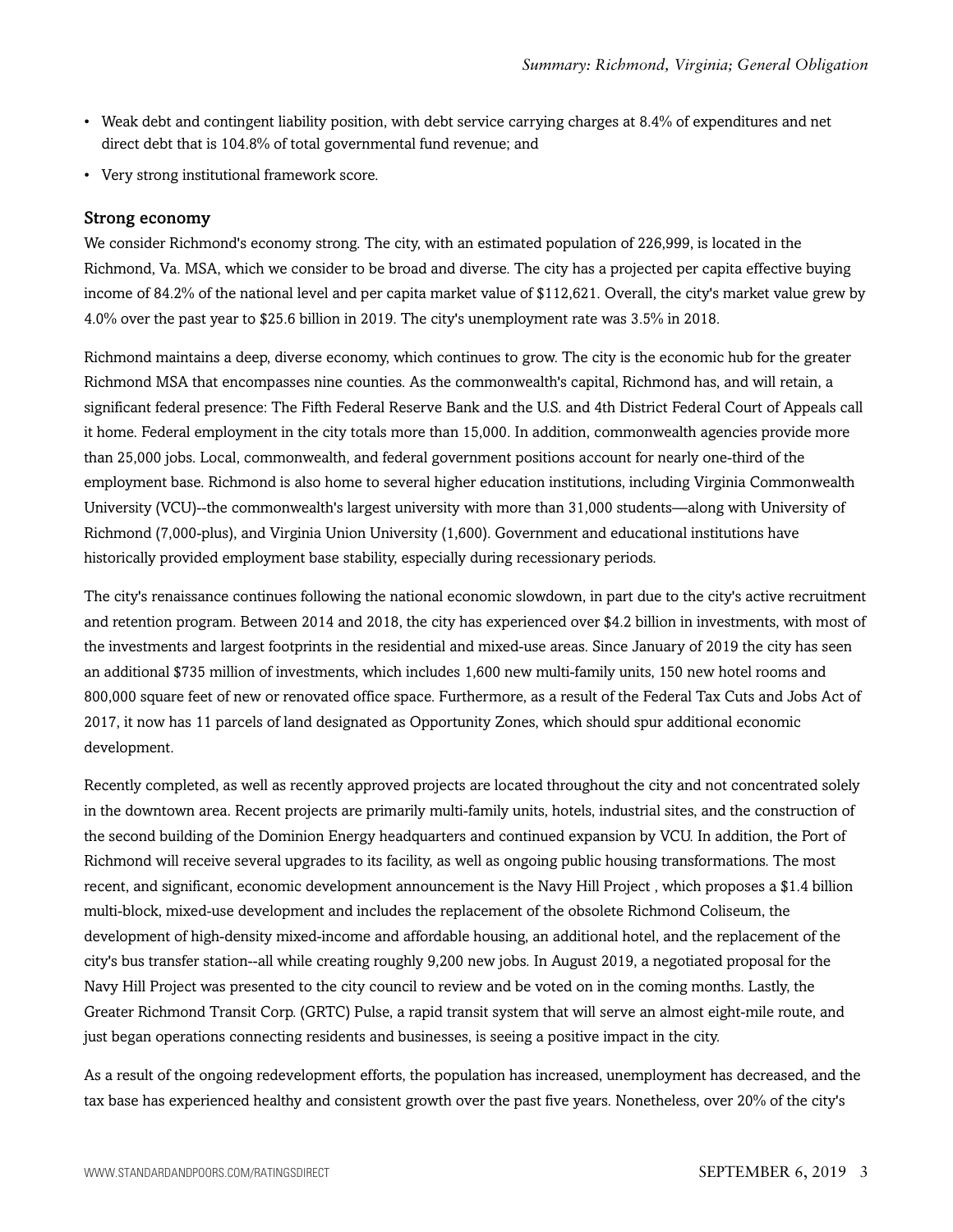population is below the federal poverty line. The city continues to work toward gradually reducing this number through various projects and programs. Given the ongoing growth, which economic development projects across sectors, we believe the tax base should continue to experience growth in the coming years.

#### Very strong management

We view the city's management as very strong, with strong financial policies and practices under our Financial Management Assessment methodology, indicating financial practices are strong, well embedded, and likely sustainable.

The city's financial assumptions are both realistic and well grounded. Formal historical trend analysis is performed and updated annually for both revenue and spending. Ongoing oversight helps the city's management team stay on track with respect to revenues and expenditures. Budget amendments are not typically made, unless for major items such as grants. The city also uses multiyear forecasting for both revenues and expenditures. Assumptions are conservative, and structural balance is a clear goal. The city also maintains an extensive five-year capital improvement plan (CIP), which has all funding sources identified. For the first time in the city's history, the fiscal 2020 budget includes a 20-year CIP which will look to address critical infrastructure needs for a projected growing population. In addition to the CIP, it maintains extensive debt issuance policies, which are quite conservative. It also maintains and adheres to its formal and conservative reserve policy. Both the debt and reserve policies were strengthened in calendar 2012 and again in 2017. The city has established an investment management policy, which closely follows that of the commonwealth. Administrators report to the city council at least monthly. The fund balance policy, first adopted in 1988, was revised in 1992 and 2001 to raise the undesignated and unassigned fund balance to 7% from 3% of budgeted expenditures. In April 2012, the city further increased the policy level to 10% of budgeted general fund and school expenditures. In 2017, the updated reserve policy requires the unassigned fund balance and the revenue stabilization reserve to total, at least, 16.67% of budgeted general fund expenditures, with the unassigned general fund balance portion to be equal to, at least, 13.67% of budget.

At the same time, it modified its debt policy with the following requirements:

- Total GO, moral obligation, and appropriation-backed debt is not to exceed 3.75% of total assessed value (AV);
- Total debt service not to exceed 10% of total general fund, school budgeted revenues, and state highway funding;
- The 10-year payout of all debt will not be less than 60%;
- Tax-supported debt will not mature over more than 30 years; and
- The city will provide cash funding for its five-year CIP.

#### Strong budgetary performance

Richmond's budgetary performance is strong in our opinion. The city had balanced operating results in the general fund of 0.1% of expenditures, and surplus results across all governmental funds of 1.8% in fiscal 2018.

The city closed fiscal 2018 with a modest \$798,000 surplus, net of adjustments. Although general fund revenues came in 0.9% under budget (primarily property and sales taxes) and expenditures were 0.9% over budget, the city was able to close on a positive note. Leading revenue sources are diverse, with property taxes accounting for 37% of total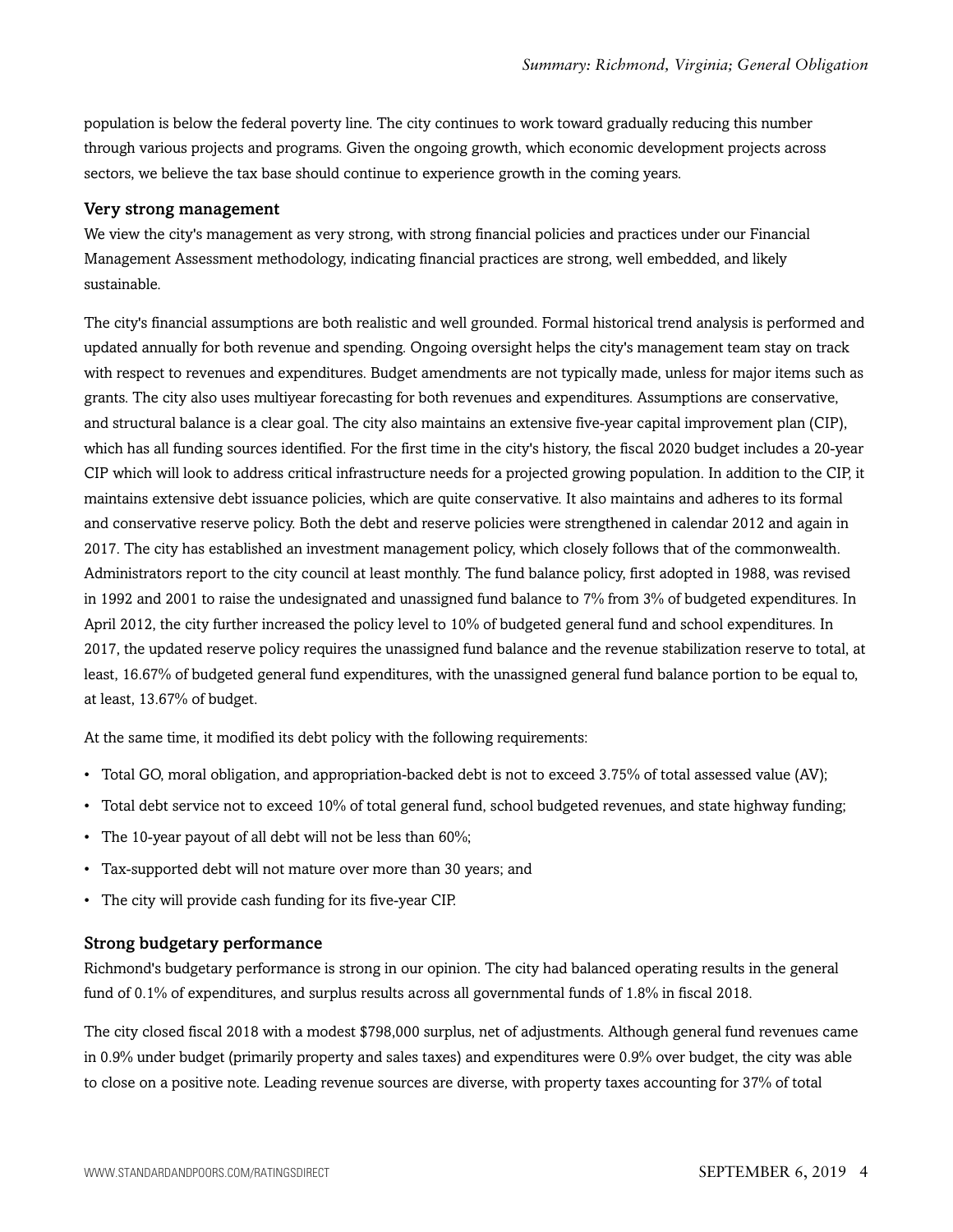general fund revenues, while total city taxes (which include sales, communications, machinery and tools, prepared foods, and lodging taxes) accounted for 46%. State aid accounted for 12%, while utility payments were 4.5%. The city charter requires public utilities to make payments-in-lieu-of-taxes (PILOTs) as if the properties were fully taxable. In addition, due to biannual billing, which began in fiscal 2011, Richmond eliminated the need for revenue anticipation notes that had ranged from \$45 million to \$75 million during the previous 20 years, thereby saving on interest costs. In addition, in fiscal 2018, it allocated \$2.0 million of the surplus to the committed portion of fund balance as a contribution to the Richmond Retirement System, over and above the required annual contribution. We understand the city will make the decision annually if it will continue to make further allocations for pensions in subsequent-year budgets.

The city's fiscal year 2014, 2015, and 2016 comprehensive annual financial reports (CAFRs) were significantly delayed as a result of the implementation of a new accounting system without proper testing, among various other issues. The issue has since been rectified and the fiscal years 2017 and 2018 CAFRs was delivered earlier than expected.

Having just ended the fiscal 2019 year, the city is projecting (unaudited) to close with a healthy \$24.3 million (after factoring in the encumbrance roll) surplus. From this surplus, city administration has proposed \$8.9 million (meals tax) will be reserved for school capital needs, \$7.2 million will be reserved for the Richmond Retirement System and to a lesser extent, finance various city capital needs and cover slight deficits in City Attorney's office. This is the first year to include the increased prepared meals tax revenues, which were increased from 6.0% to 7.5%. Revenues from the 1.5% increase in the prepared meals tax has been dedicated to the New School Investment Program and earmarked to fund three new schools, totaling roughly \$150 million over the next few years. The first of the three schools is expected to be completed by the fall of 2020.

The fiscal 2020 adopted budget totals \$746.2 million and has an increase in revenues of \$26.3 million, or 3.65% over the prior year. The increase is due, in part, to the strong growth in several revenue categories, including property taxes (increasing \$31.3 million) and other local taxes, which includes the newly implemented cigarette tax (increasing \$5.0 million). The increase in property tax growth is largely due to strong tax base growth. Offsetting these increased revenues are an increase of \$18.5 million for schools, a \$4.9 million of general government and a 3% salary increase for employees.

Nonetheless, the fiscal 2020 budget remains in line with all reserve policies and factors in healthy tax revenue growth (primarily property and local). Given the healthy economy and more conservative budgeting practices, we do not expect the city's budgetary performance to change over the next few years.

#### Very strong budgetary flexibility

Richmond's budgetary flexibility is very strong, in our view, with an available fund balance in fiscal 2018 of 20% of operating expenditures, or \$134.1 million.

The city continues to work toward increasing its available reserves and despite a planned drawdown in fiscal 2015 for capital needs, has maintained reserves at very strong levels since 2014. Fiscal 2018 total available reserves, which include the \$12 million revenue stabilization fund in the committed portion of the general fund balance, totaled \$134.1 million or 19.9% of expenditures. Given the projection for another operating surplus for fiscal 2019 and management's commitment to continue to build on existing reserves, we do not believe the city's budgetary flexibility score will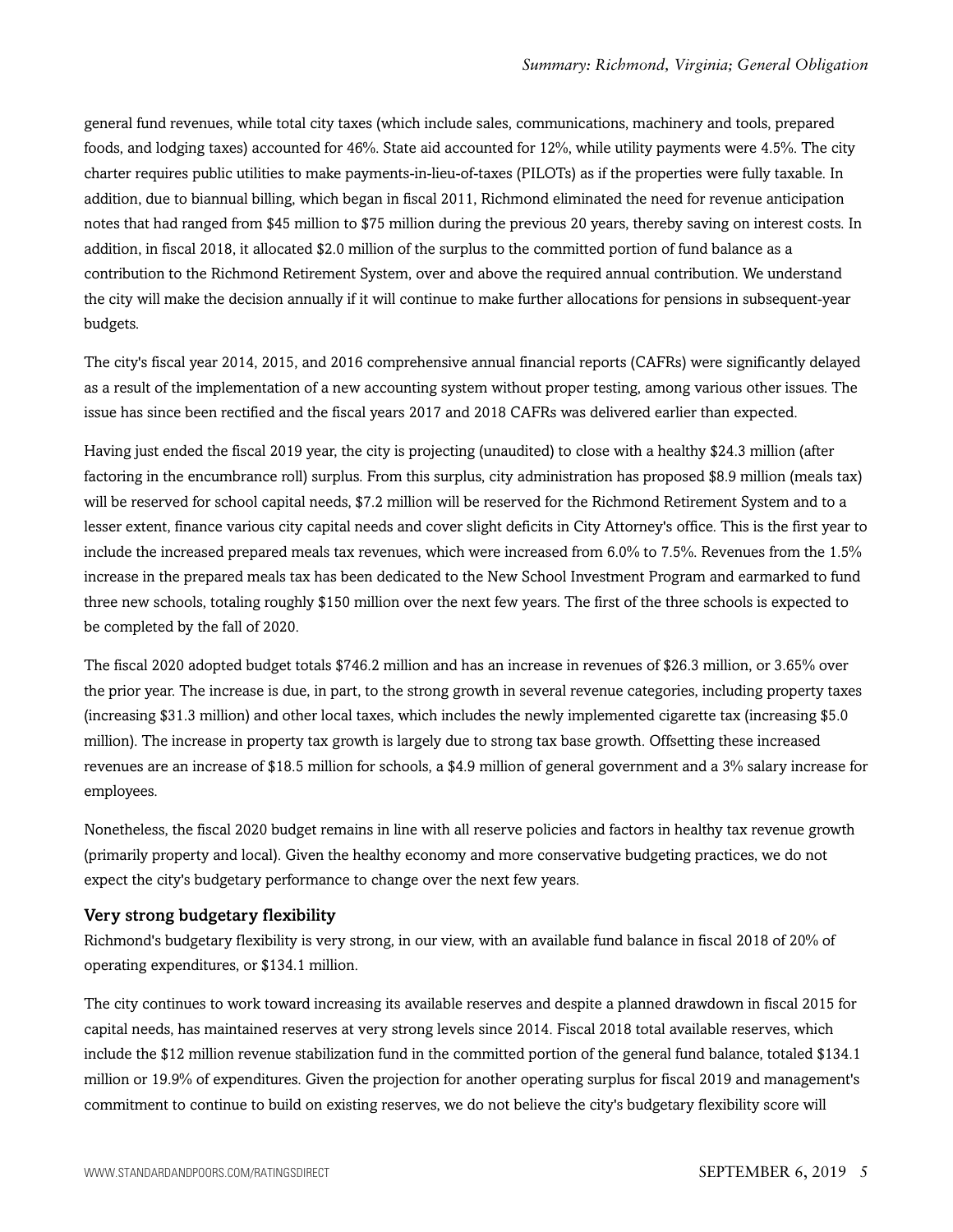weaken over the near term. In addition, available revenues are in compliance with the city's own current formal policy.

#### Very strong liquidity

In our opinion, Richmond's liquidity is very strong, with total government available cash at 45.7% of total governmental fund expenditures and 5.5x governmental debt service in 2018. In our view, the city has exceptional access to external liquidity if necessary.

We believe the city has exceptional access to external liquidity as it has issued GO bonds and notes and utility revenues bonds frequently over the past 20 years.

Richmond has historically maintained revolving Lines of Credit with nationally recognized banking institutions. It has historically used its own cash or has drawn on its revolving credit line to fund capital projects and then periodically reimbursed itself with bond proceeds. In fiscal 2019, the city established two Lines of Credit to move forward with both its schools and city related capital needs. The series 2018A Line of Credit Bond Anticipation note was issued in the amount of \$150.0 million to provide interim financing for the construction of new public schools being built in the City. The Line of Credit matures Nov. 1, 2022, at which time or before, the outstanding balance will be rolled into a long term General Obligation bond issue. The city also established the series 2018B, a \$60.0 million Line of Credit Bond Anticipation Note to provide interim financing for the construction of general City Capital Improvement Projects. The Line of Credit has a final maturity date of Nov. 1, 2020, at which time or before, the outstanding balance will be rolled into a long-term GO bond issue. Given the city's very strong liquidity profile, we do not believe this to pose a liquidity risk.

Furthermore, the city does not have any investments we consider aggressive. Therefore, we do not expect the liquidity position to weaken in the near term.

#### Weak debt and contingent liability profile

In our view, Richmond's debt and contingent liability profile is weak. Total governmental fund debt service is 8.4% of total governmental fund expenditures, and net direct debt is 104.8% of total governmental fund revenue.

The city's five-year CIP (2020-2024) totals \$462.8 million. While it includes all general fund city projects and Phase II New School Investment component of \$200.0 million, it does not include utility enterprise fund projects or the previously adopted \$150.0 million Phase I New School Investment component. The city's enterprise fund debt for gas, wastewater, water, and electric is all self-supporting. This issue will finance \$90 million of the \$150.0 million Phase I schools project with the remaining balance (\$42.0 million) funded with the Line of Credit by fiscal 2022 and dedicated meals tax revenues of \$18.0 million. Nonetheless, despite the additional school-related debt, the city is projected to remain in compliance with its debt policy. Although the tax base continues to grow, after layering in this issue, the overall net debt as a percentage of market values increases to 3.1%, and therefore no longer receives the positive adjustment, as per our criteria. As such, the debt and liability score shifts to weak. However, we believe the factor score could likely swing between adequate and weak in the near term depending upon continued growth in the tax base and how much additional debt the city plans to issue.

Given the growth in the tax base in recent years as a result of ongoing development, overall net debt has fallen below 3.0% of market value; and is considered a strength, in our opinion.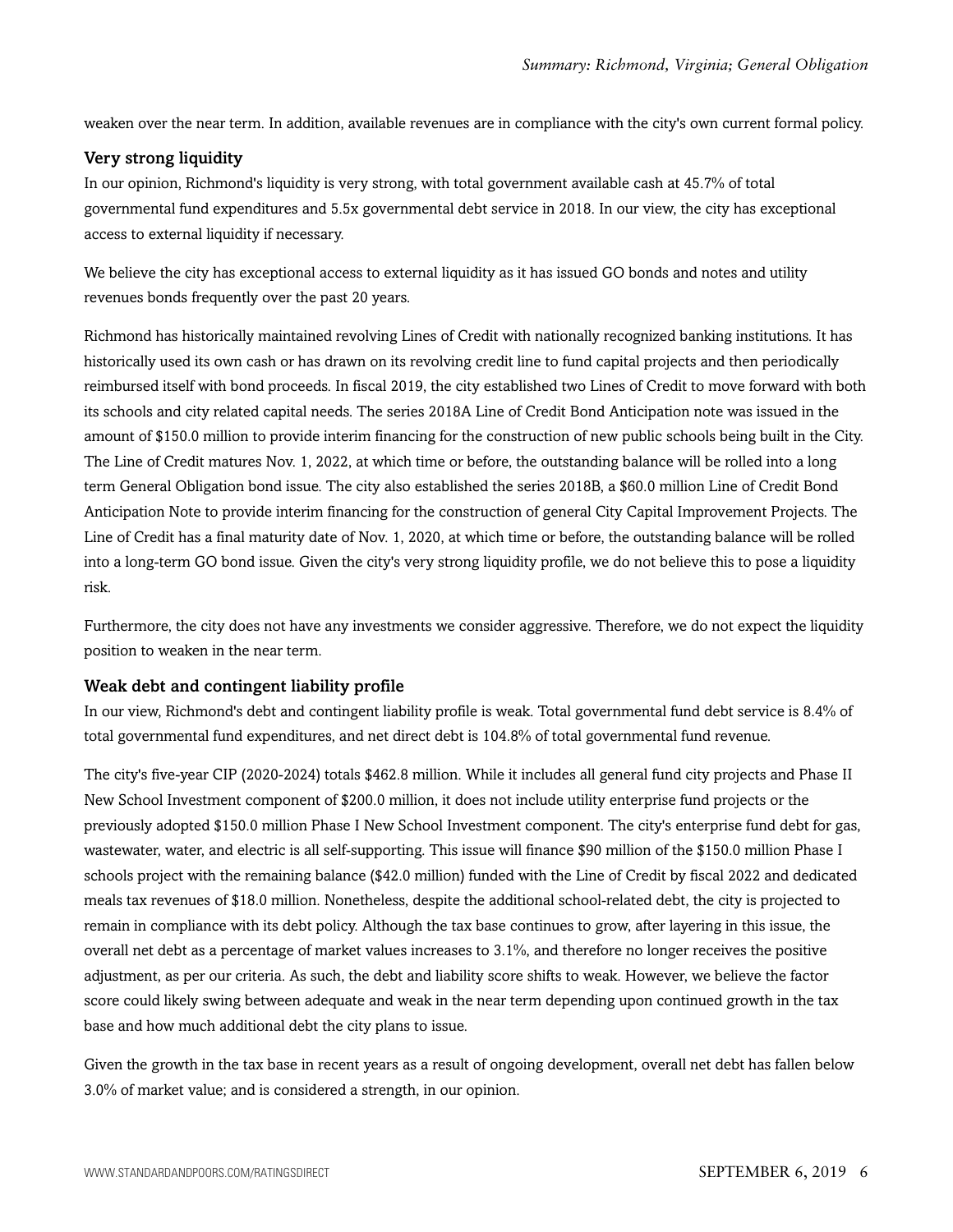Richmond's combined required pension and actual other postemployment benefits (OPEB) contributions totaled 6.7% of total governmental fund expenditures in 2018. The city made its full annual required pension contribution in 2018.

The city contributes to the Virginia Retirement System (VRS), a cost-sharing and agent multiple-employer defined-benefit pension plan administered by the VRS. City constitutional offices of the sheriff, courts, registrar, treasurer and a majority of the school board are eligible for participation in the VRS pension plan.

Richmond also maintains a defined-benefit retirement plan and a defined-contribution retirement plan for all city employees. It makes the required 100% pension contribution annually. All other city employees are participants in the Richmond Retirement System (RRS). As of June 30, 2018, the RRS pension obligation was 65.1% funded. Richmond, however, has taken significant steps to enhance the funded status by directing all general employee new hires into a defined-contribution plan and eliminating or reducing cost-of-living adjustments since 2006. Under GASB 67, the city net pension liability was \$305.7 million as of June 30, 2018. The board has made several changes to the city's pension system which are expected to impact the system's funded status for the coming year. Effective for July 1, 2019, the board lowered the assumed rate of return from 7.5% to 7.0%, approved a newly released mortality table and dedicated an additional \$2.0 million in revenues, over and above its required pension contribution in fiscal 2019. However, as a result of these changes, the funded status is expected to decrease by 4.4%, and the unfunded liability increases by \$62 million with employer contributions expected to exceed \$50 million in fiscal 2021.

OPEB payments have historically been made on a pay-as-you-go basis. However, recently city administration received council approval to participate in a pooled OPEB Trust to improve net position. The city utilized \$250,000 of the fiscal 2018 surplus for an initial OPEB contribution to a pooled trust in fiscal 2019. This same amount has been built into the fiscal 2020 budget and is expected to be carried through in subsequent years' budgets as well.

The city's OPEB plan was amended in 2007 to only include participants who were currently retired or were active full-time employees hired prior to Jan. 1, 1997. General employees hired after this date are assumed to pay the full cost of the program with no implicit rate subsidy, and therefore, have no related liability. The city's unfunded OPEB liability was \$80.4 million as of June 30, 2018. While we believe pension costs are manageable, given the below-average funding levels, rising costs could place pressure on future budgetary performance.

#### Very strong institutional framework

<span id="page-6-0"></span>The institutional framework score is very strong.

### **Outlook**

The stable outlook reflects the strong and growing MSA economy, which anchors the regional economy and employment base. The outlook further reflects the city's strong budgetary performance and very strong fiscal flexibility, and liquidity. Richmond is guided by very strong management that has implemented strong fiscal policies and practices and continues to do so, so we do not believe the rating will change within our two-year outlook horizon.

#### Upside scenario

If the city were to maintain sound fiscal operations and further strengthen reserves, while continuing to experience improvements in key economic indicators and future development, and while maintaining consistent debt and pension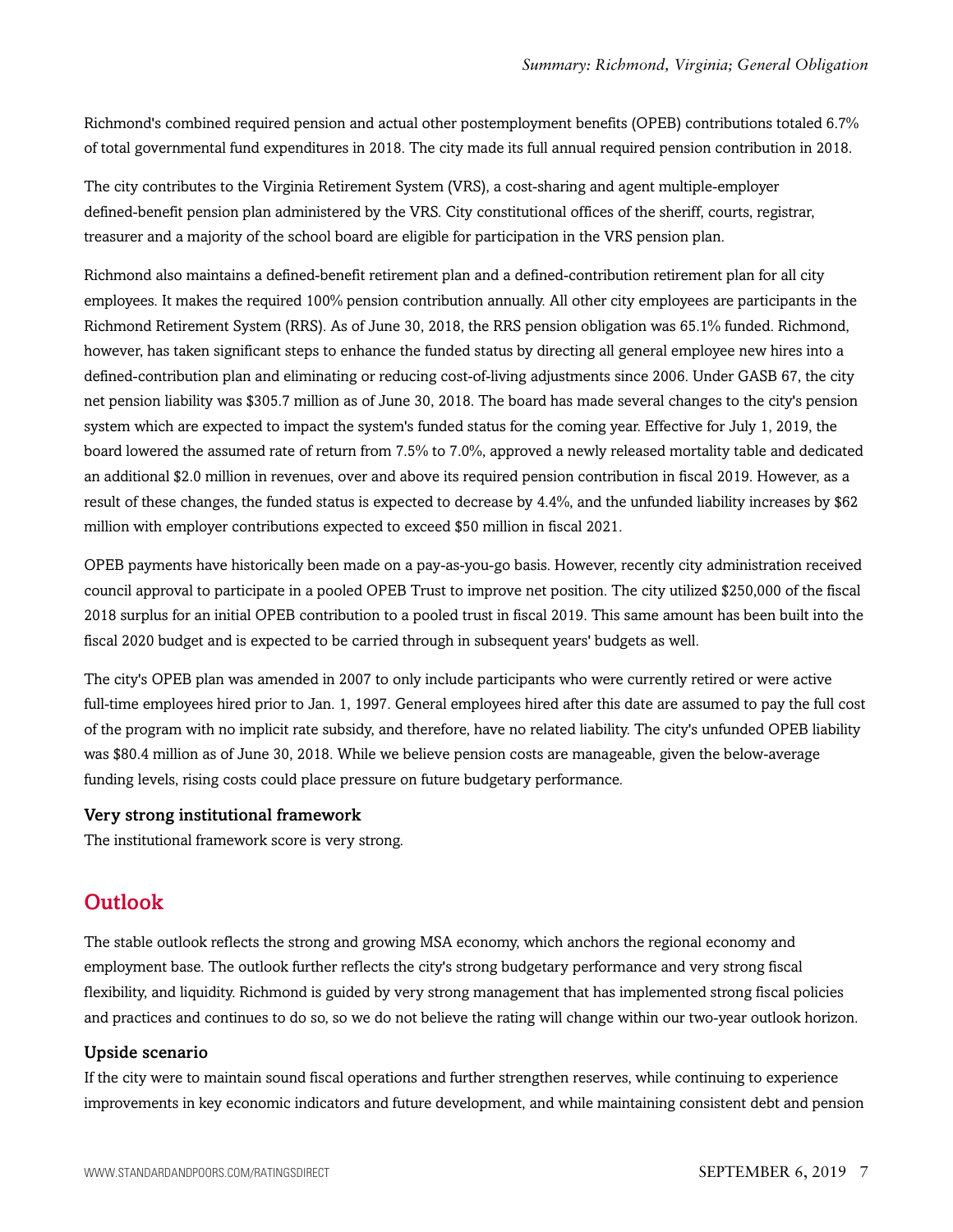and OPEB levels, an upgrade may be warranted.

#### Downside scenario

Although unlikely, in our opinion, if the city were to encounter severe fiscal pressures and used reserves to bridge the imbalances, thereby reducing budgetary flexibility and liquidity levels, the rating could be lowered.

## <span id="page-7-0"></span>Related Research

- S&P Public Finance Local GO Criteria: How We Adjust Data For Analytic Consistency, Sept. 12, 2013
- Incorporating GASB 67 And 68: Evaluating Pension/OPEB Obligations Under Standard & Poor's U.S. Local Government GO Criteria, Sept. 2, 2015

| Ratings Detail (As Of September 6, 2019)              |                  |          |  |
|-------------------------------------------------------|------------------|----------|--|
| Richmond GO imp bnds (Federally Taxable)              |                  |          |  |
| Long Term Rating                                      | $AA+$ /Stable    | Affirmed |  |
| Richmond GO pub imp and rfdg bnds (Federally Taxable) |                  |          |  |
| Long Term Rating                                      | $AA + /Stable$   | Affirmed |  |
| <b>Richmond GO</b>                                    |                  |          |  |
| <b>Unenhanced Rating</b>                              | AA+(SPUR)/Stable | Affirmed |  |
| Many issues are enhanced by bond insurance.           |                  |          |  |

Certain terms used in this report, particularly certain adjectives used to express our view on rating relevant factors, have specific meanings ascribed to them in our criteria, and should therefore be read in conjunction with such criteria. Please see Ratings Criteria at www.standardandpoors.com for further information. Complete ratings information is available to subscribers of RatingsDirect at www.capitaliq.com. All ratings affected by this rating action can be found on S&P Global Ratings' public website at www.standardandpoors.com. Use the Ratings search box located in the left column.